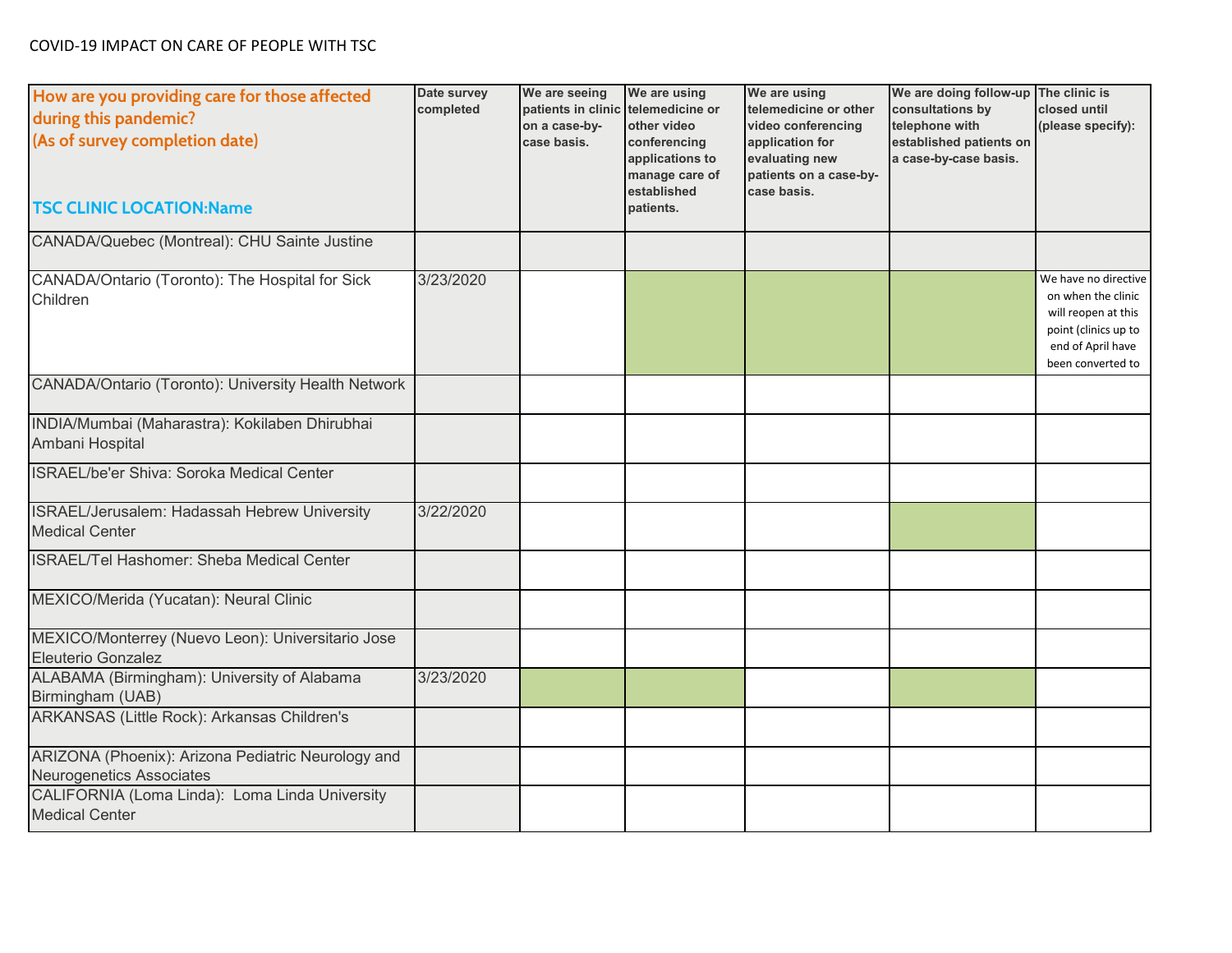| How are you providing care for those affected<br>during this pandemic?<br>(As of survey completion date)<br><b>TSC CLINIC LOCATION: Name</b> | Date survey<br>completed | We are seeing<br>patients in clinic telemedicine or<br>on a case-by-<br>case basis. | We are using<br>other video<br>conferencing<br>applications to<br>manage care of<br>established<br>patients. | We are using<br>telemedicine or other<br>video conferencing<br>application for<br>evaluating new<br>patients on a case-by-<br>case basis. | We are doing follow-up The clinic is<br>consultations by<br>telephone with<br>established patients on<br>a case-by-case basis. | closed until<br>(please specify): |
|----------------------------------------------------------------------------------------------------------------------------------------------|--------------------------|-------------------------------------------------------------------------------------|--------------------------------------------------------------------------------------------------------------|-------------------------------------------------------------------------------------------------------------------------------------------|--------------------------------------------------------------------------------------------------------------------------------|-----------------------------------|
| CALIFORNIA (Los Angeles): CHLA (Children's<br><b>Hospital Los Angeles)</b>                                                                   | 3/20/2020                |                                                                                     |                                                                                                              |                                                                                                                                           |                                                                                                                                |                                   |
| <b>CALIFORNIA (Los Angeles): UCLA</b>                                                                                                        | 3/20/2020                |                                                                                     |                                                                                                              |                                                                                                                                           |                                                                                                                                |                                   |
| CALIFORNIA (Oakland): UCSF Benioff Children's<br><b>Hospital Oakland</b>                                                                     | 3/20/2020                |                                                                                     |                                                                                                              |                                                                                                                                           |                                                                                                                                |                                   |
| CALIFORNIA (Orange): CHOC (Children's Hospital<br>Orange County)                                                                             |                          |                                                                                     |                                                                                                              |                                                                                                                                           |                                                                                                                                |                                   |
| CALIFORNIA (San Diego): Rady Children's Hospital<br>San Diego                                                                                | 3/22/2020                |                                                                                     |                                                                                                              |                                                                                                                                           |                                                                                                                                |                                   |
| CALIFORNIA (Stanford -pediatrics): Lucille Packard<br><b>Children's Hospital</b>                                                             |                          |                                                                                     |                                                                                                              |                                                                                                                                           |                                                                                                                                |                                   |
| CALIFORNIA (Stanford-adults): Stanford Hospital and<br><b>Clinics</b>                                                                        |                          |                                                                                     |                                                                                                              |                                                                                                                                           |                                                                                                                                |                                   |
| COLORADO (Aurora - pediatric clinic): Children's<br><b>Hospital Colorado</b>                                                                 | 3/20/2020                |                                                                                     |                                                                                                              |                                                                                                                                           |                                                                                                                                | Mid-April 2020                    |
| COLORADO (Aurora- adult clinic): University Hospital                                                                                         |                          |                                                                                     |                                                                                                              |                                                                                                                                           |                                                                                                                                |                                   |
| <b>CONNECTICUT (Hartford): Connecticut Children's</b>                                                                                        | 3/20/2020                |                                                                                     |                                                                                                              |                                                                                                                                           |                                                                                                                                |                                   |
| DELAWARE (Wilmington): Nemours/duPont Hospital<br>for Children                                                                               |                          |                                                                                     |                                                                                                              |                                                                                                                                           |                                                                                                                                |                                   |
| <b>DISTRICT OF COLUMBIA (Fairfax VA or DC</b><br>locations): Children's National Health System                                               |                          |                                                                                     |                                                                                                              |                                                                                                                                           |                                                                                                                                |                                   |
| FLORIDA (Miami): Nicklaus Children's Hospital                                                                                                | 3/22/2020                |                                                                                     |                                                                                                              |                                                                                                                                           |                                                                                                                                |                                   |
| FLORIDA (Orlando): Advent Health Medical Group                                                                                               | 3/23/2020                |                                                                                     |                                                                                                              |                                                                                                                                           |                                                                                                                                |                                   |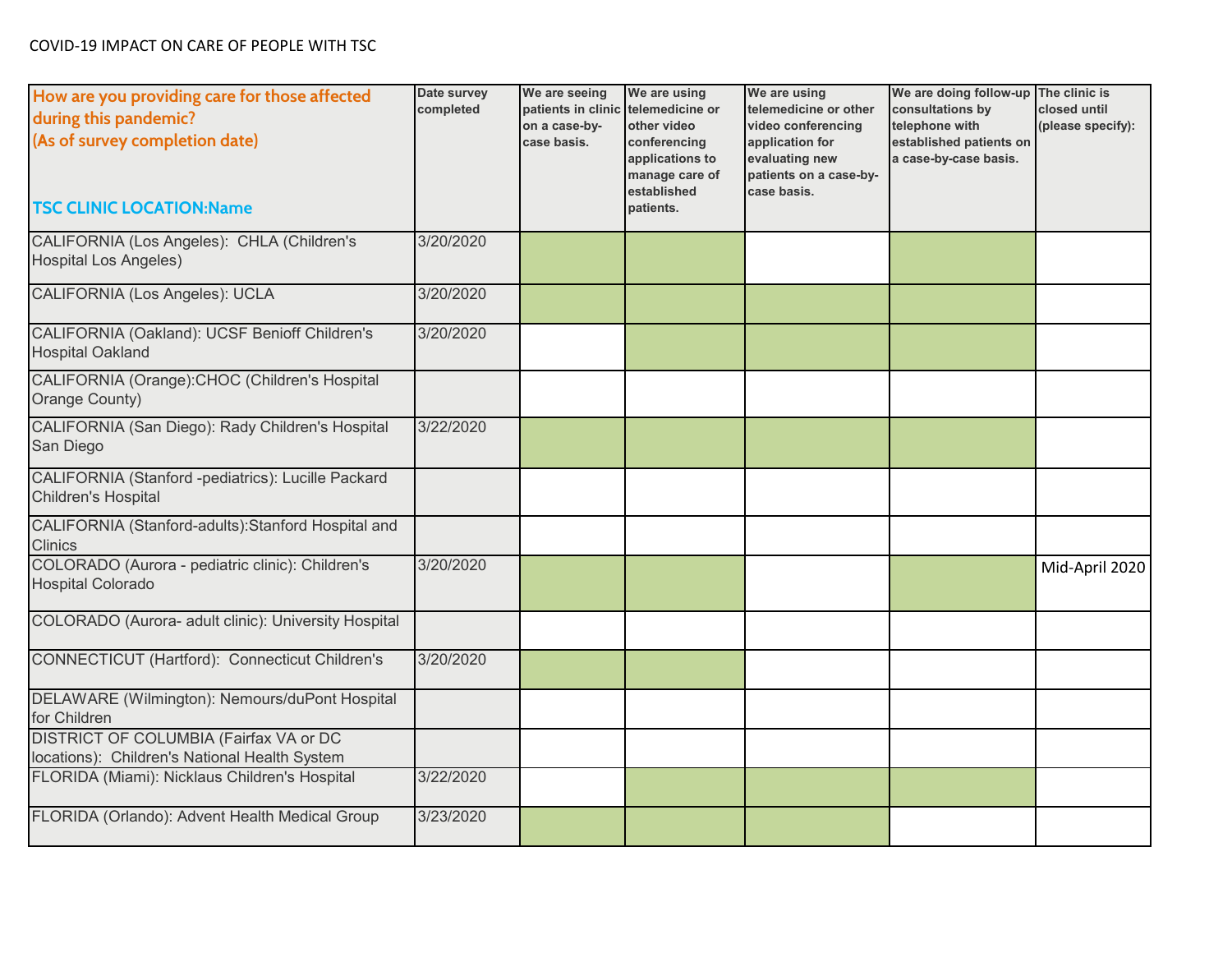| How are you providing care for those affected<br>during this pandemic?             | Date survey<br>completed | We are seeing<br>patients in clinic telemedicine or | We are using                                                                    | We are using<br>telemedicine or other                                                            | We are doing follow-up<br>consultations by                         | The clinic is<br>closed until |
|------------------------------------------------------------------------------------|--------------------------|-----------------------------------------------------|---------------------------------------------------------------------------------|--------------------------------------------------------------------------------------------------|--------------------------------------------------------------------|-------------------------------|
| (As of survey completion date)                                                     |                          | on a case-by-<br>case basis.                        | other video<br>conferencing<br>applications to<br>manage care of<br>established | video conferencing<br>application for<br>evaluating new<br>patients on a case-by-<br>case basis. | telephone with<br>established patients on<br>a case-by-case basis. | (please specify):             |
| <b>TSC CLINIC LOCATION: Name</b>                                                   |                          |                                                     | patients.                                                                       |                                                                                                  |                                                                    |                               |
| FLORIDA (Orlando): Arnold Palmer Children's Hospital                               |                          |                                                     |                                                                                 |                                                                                                  |                                                                    |                               |
| FLORIDA (St. Petersburg): Johns Hopkins All<br><b>Children's Hospital</b>          | 3/23/2020                |                                                     |                                                                                 |                                                                                                  |                                                                    | 4/20/2020                     |
| FLORIDA (Tampa): H. Lee Moffitt Cancer Center                                      |                          |                                                     |                                                                                 |                                                                                                  |                                                                    |                               |
| GEORGIA (Atlanta): Children's Hospital Atlanta                                     | 3/20/2020                |                                                     |                                                                                 |                                                                                                  |                                                                    |                               |
| ILLINOIS (Chicago): University of Chicago                                          |                          |                                                     |                                                                                 |                                                                                                  |                                                                    |                               |
| ILLINOIS (Chicago): University of Illinois, Chicago                                |                          |                                                     |                                                                                 |                                                                                                  |                                                                    |                               |
| ILLINOIS (Chicago): Lurie Children's Hospital                                      | 3/21/2020                |                                                     |                                                                                 |                                                                                                  |                                                                    | 4/6/2020                      |
| KENTUCKY (Louisville): Norton Children's Hospital                                  |                          |                                                     |                                                                                 |                                                                                                  |                                                                    |                               |
| MARYLAND (Baltimore): University of Maryland<br><b>Medical Center</b>              |                          |                                                     |                                                                                 |                                                                                                  |                                                                    |                               |
| MARYLAND (Baltimore): Kennedy Krieger Institute                                    | 3/20/2020                |                                                     |                                                                                 |                                                                                                  |                                                                    |                               |
| MASSACHUSETTS (Boston): Boston Children's<br>Hospital                              | 3/21/2020                |                                                     |                                                                                 |                                                                                                  |                                                                    |                               |
| MASSACHUSETTS (Boston): Herscot Center for TSC 3/22/2020<br>at MGH                 |                          |                                                     |                                                                                 |                                                                                                  |                                                                    |                               |
| MICHIGAN (Detroit): Children's Hospital Michigan                                   |                          |                                                     |                                                                                 |                                                                                                  |                                                                    |                               |
| MICHIGAN (Grand Rapids): Helen deVos Children's<br>Hospital                        | 3/20/2020                |                                                     |                                                                                 |                                                                                                  |                                                                    |                               |
| MICHIGAN (Royal Oak): Beaumont Children's Hospital 3/20/2020                       |                          |                                                     |                                                                                 |                                                                                                  |                                                                    |                               |
| MINNESOTA (St. Paul or Edina): Clinic without Walls<br>at Minnesota Epilepsy Group | 3/20/2020                |                                                     |                                                                                 |                                                                                                  |                                                                    |                               |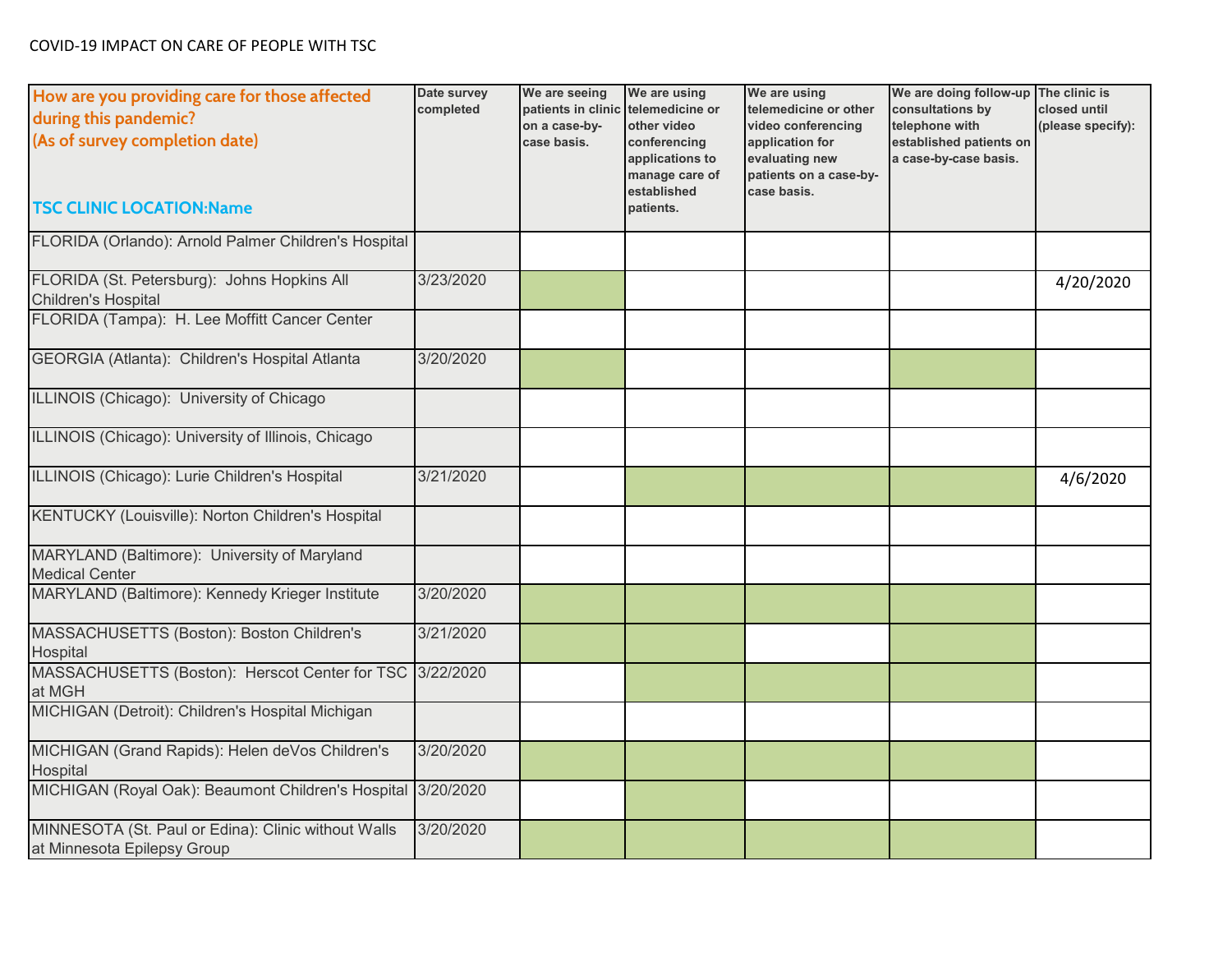| How are you providing care for those affected<br>during this pandemic?<br>(As of survey completion date)<br><b>TSC CLINIC LOCATION:Name</b> | Date survey<br>completed | We are seeing<br>patients in clinic telemedicine or<br>on a case-by-<br>case basis. | We are using<br>other video<br>conferencing<br>applications to<br>manage care of<br>established<br>patients. | We are using<br>telemedicine or other<br>video conferencing<br>application for<br>evaluating new<br>patients on a case-by-<br>case basis. | We are doing follow-up<br>consultations by<br>telephone with<br>established patients on<br>a case-by-case basis. | The clinic is<br>closed until<br>(please specify): |
|---------------------------------------------------------------------------------------------------------------------------------------------|--------------------------|-------------------------------------------------------------------------------------|--------------------------------------------------------------------------------------------------------------|-------------------------------------------------------------------------------------------------------------------------------------------|------------------------------------------------------------------------------------------------------------------|----------------------------------------------------|
| MISSOURI (St. Louis): Cardinal Glennon Children's<br>Hospital                                                                               | 3/20/2020                |                                                                                     |                                                                                                              |                                                                                                                                           |                                                                                                                  |                                                    |
| MISSOURI (St. Louis): Children's Hospital at<br><b>Washington University</b>                                                                |                          |                                                                                     |                                                                                                              |                                                                                                                                           |                                                                                                                  |                                                    |
| NEW JERSEY (Hackensack): Northeast Regional<br><b>Epilepsy Group</b>                                                                        |                          |                                                                                     |                                                                                                              |                                                                                                                                           |                                                                                                                  |                                                    |
| NEW JERSEY (Livingston): Institute of Neurology at St.<br><b>Barnabas</b>                                                                   |                          |                                                                                     |                                                                                                              |                                                                                                                                           |                                                                                                                  |                                                    |
| NEW YORK (Bronx): Children's Hospital Montefiore                                                                                            |                          |                                                                                     |                                                                                                              |                                                                                                                                           |                                                                                                                  |                                                    |
| NEW YORK (NYC): Presbyterian/Columbia                                                                                                       |                          |                                                                                     |                                                                                                              |                                                                                                                                           |                                                                                                                  |                                                    |
| NEW YORK (NYC): NYU Langone Medical Center                                                                                                  | 3/23/2020                |                                                                                     |                                                                                                              |                                                                                                                                           |                                                                                                                  |                                                    |
| NORTH CAROLINA (Charlotte): Levine Children's<br>Hospital                                                                                   | 3/21/2020                |                                                                                     |                                                                                                              |                                                                                                                                           |                                                                                                                  |                                                    |
| NORTH CAROLINA (Durham): Duke University                                                                                                    |                          |                                                                                     |                                                                                                              |                                                                                                                                           |                                                                                                                  |                                                    |
| NORTH CAROLINA (Winston-Salem): Wake Forest<br><b>Baptist Health</b>                                                                        | 3/20/2020                |                                                                                     |                                                                                                              |                                                                                                                                           |                                                                                                                  |                                                    |
| OHIO (Akron): Akron Children's Hospital                                                                                                     |                          |                                                                                     |                                                                                                              |                                                                                                                                           |                                                                                                                  |                                                    |
| OHIO (Cincinnati): Cincinnati Children's Hospital<br><b>Medical Center</b>                                                                  |                          |                                                                                     |                                                                                                              |                                                                                                                                           |                                                                                                                  |                                                    |
| OHIO (Columbus): Nationwide Children's                                                                                                      |                          |                                                                                     |                                                                                                              |                                                                                                                                           |                                                                                                                  |                                                    |
| OHIO (Cleveland): Cleveland Clinic                                                                                                          |                          |                                                                                     |                                                                                                              |                                                                                                                                           |                                                                                                                  |                                                    |
| OHIO (Cleveland): Rainbow Babies and Children's<br>Hospital                                                                                 |                          |                                                                                     |                                                                                                              | 3/                                                                                                                                        |                                                                                                                  |                                                    |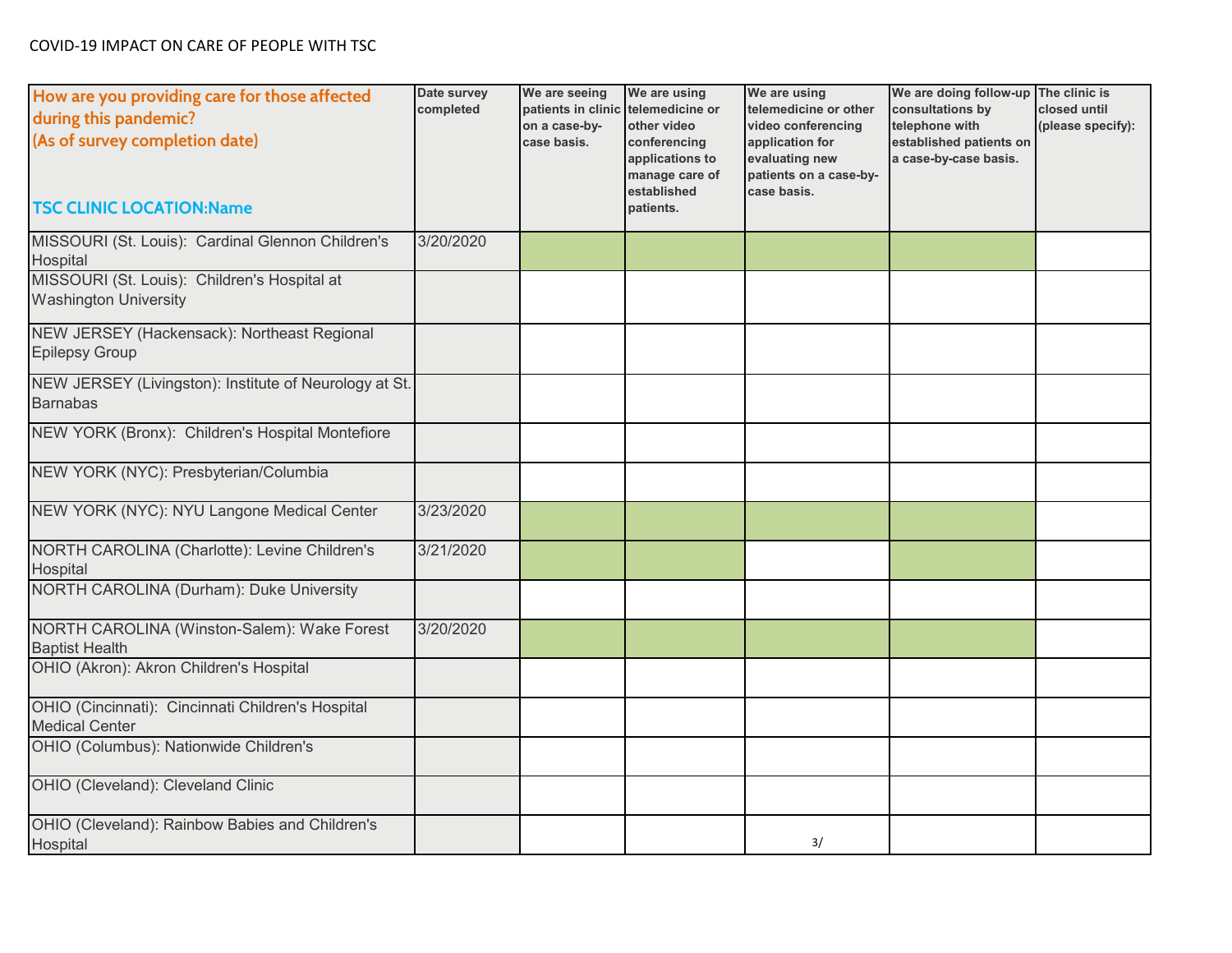| How are you providing care for those affected<br>during this pandemic?<br>(As of survey completion date)<br><b>TSC CLINIC LOCATION:Name</b> | Date survey<br>completed | We are seeing<br>patients in clinic telemedicine or<br>on a case-by-<br>case basis. | We are using<br>other video<br>conferencing<br>applications to<br>manage care of<br>established<br>patients. | We are using<br>telemedicine or other<br>video conferencing<br>application for<br>evaluating new<br>patients on a case-by-<br>case basis. | We are doing follow-up<br>consultations by<br>telephone with<br>established patients on<br>a case-by-case basis. | The clinic is<br>closed until<br>(please specify): |
|---------------------------------------------------------------------------------------------------------------------------------------------|--------------------------|-------------------------------------------------------------------------------------|--------------------------------------------------------------------------------------------------------------|-------------------------------------------------------------------------------------------------------------------------------------------|------------------------------------------------------------------------------------------------------------------|----------------------------------------------------|
| OHIO (Dayton): Dayton Children's Hospital                                                                                                   | 3/23/2020                |                                                                                     |                                                                                                              |                                                                                                                                           |                                                                                                                  |                                                    |
| PENNSYLVANIA (Philadelphia): University of<br>Pennsylvania Medical Center                                                                   |                          |                                                                                     |                                                                                                              |                                                                                                                                           |                                                                                                                  |                                                    |
| PENNSYLVANIA (Philadelphia): Children's Hospital<br>Philadelphia                                                                            | 3/20/2020                |                                                                                     |                                                                                                              |                                                                                                                                           |                                                                                                                  |                                                    |
| PENNSYLVANIA (Pittsburgh): Children's Hospital<br>Pittsburgh                                                                                | 3/21/2020                |                                                                                     |                                                                                                              |                                                                                                                                           |                                                                                                                  |                                                    |
| TENNESSEE (Memphis): LeBonheur Children's                                                                                                   | 3/20/2020                |                                                                                     |                                                                                                              |                                                                                                                                           |                                                                                                                  |                                                    |
| <b>TENNESSEE (Nashville): Vanderbilt University</b>                                                                                         | 3/20/2020                |                                                                                     |                                                                                                              |                                                                                                                                           |                                                                                                                  |                                                    |
| TEXAS (Austin-pediatrics): Dell Children's Medical<br>Center                                                                                | 3/23/2020                |                                                                                     |                                                                                                              |                                                                                                                                           |                                                                                                                  |                                                    |
| TEXAS (Austin-adults): Seton Brain and Spine Institute                                                                                      |                          |                                                                                     |                                                                                                              |                                                                                                                                           |                                                                                                                  |                                                    |
| TEXAS (Dallas): Texas Scottish Rite Hospital for<br>Children                                                                                | 3/20/2020                |                                                                                     |                                                                                                              |                                                                                                                                           |                                                                                                                  |                                                    |
| TEXAS (Fort Worth): Cook Children's Hospital                                                                                                | 3/20/2020                |                                                                                     |                                                                                                              |                                                                                                                                           |                                                                                                                  |                                                    |
| TEXAS (Houston): Texas Children's Hospital                                                                                                  | 3/20/2020                |                                                                                     |                                                                                                              |                                                                                                                                           |                                                                                                                  |                                                    |
| TEXAS (Houston): University of Texas Health Science<br>Center                                                                               |                          |                                                                                     |                                                                                                              |                                                                                                                                           |                                                                                                                  |                                                    |
| UTAH (Salt Lake City): Primary Children's Hospital                                                                                          |                          |                                                                                     |                                                                                                              |                                                                                                                                           |                                                                                                                  |                                                    |
| VIRGINIA (Charlottesville-pediatrics): University of<br>Virginia Charlottesville (UVA)                                                      | 3/23/2020                |                                                                                     |                                                                                                              |                                                                                                                                           |                                                                                                                  |                                                    |
| VIRGINIA (Charlottesville-adults): University of Virginia 3/20/2020<br>Charlottesville (UVA)                                                |                          |                                                                                     |                                                                                                              |                                                                                                                                           |                                                                                                                  |                                                    |